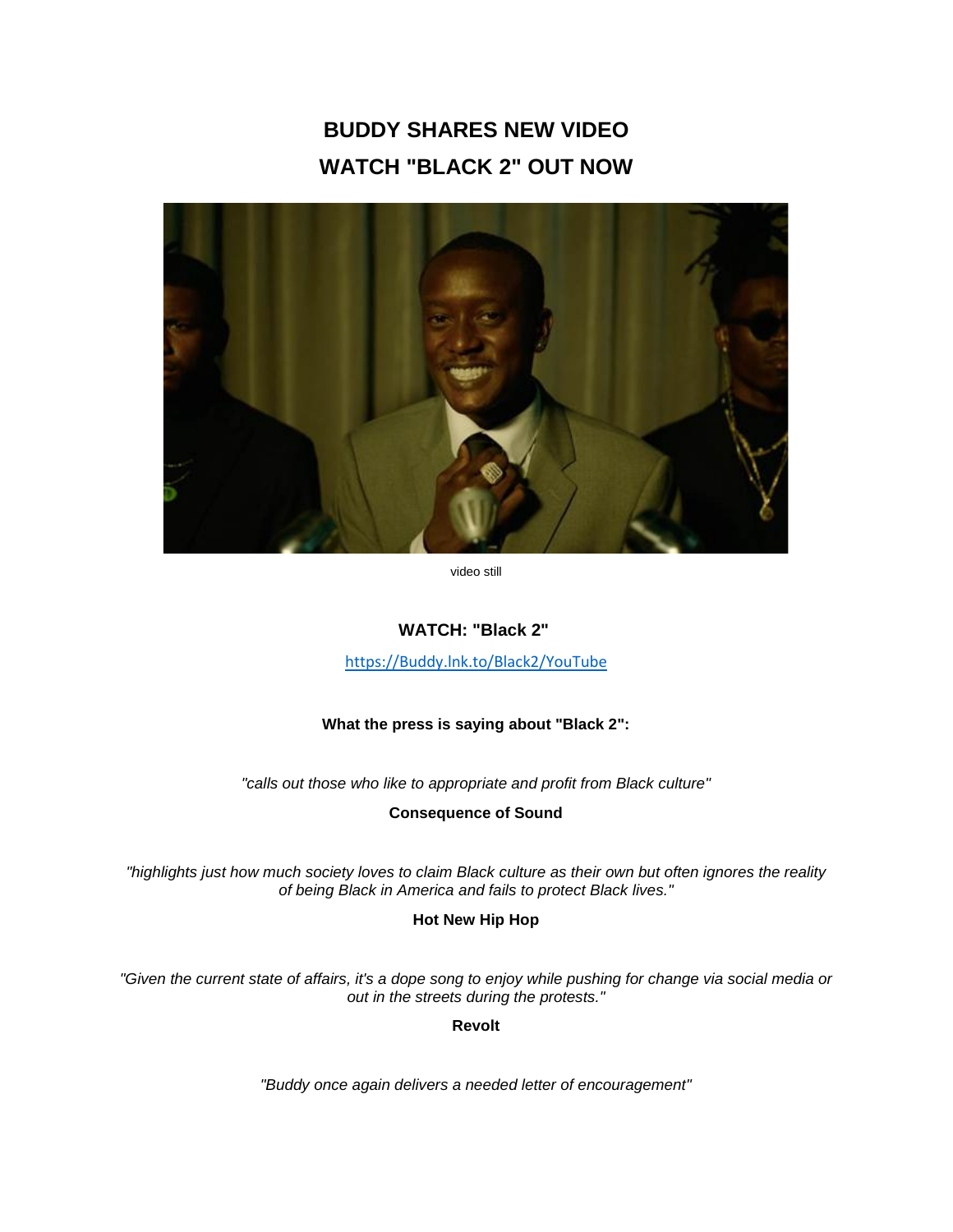#### **Uproxx**

Today, Buddy shares the video for "Black 2," the sequel to "Black" featuring ASAP Ferg from his 2018 debut album *Harlan & Alondra*, which he performed on *The Late Late show with James Corden* alongside Ferg last year. Directed by Edgar Esteves and Buddy himself, the visual is a montage in celebration of Black life, with references including Spike Lee's 1989 classic film *Do the Right Thing* to the Black Panther Party. In the midst of the Black Lives Matter movement and the protests that have sprouted across the world to eradicate the systemic racism that permeates today, the song and visual are a reminder of the power and beauty of Black voices for the continuous fight ahead.

The visual for "Black 2" continues a momentous past few months for Buddy that have poised him to become one of the year's greatest breakout stars. Last year, he released the deluxe edition of his critically-acclaimed album *Harlan & Alondra,* joined Vince Staples on an explosive North American tour, performed at [NPR's Tiny Desk,](https://eur01.safelinks.protection.outlook.com/?url=https%3A%2F%2Fwww.youtube.com%2Fwatch%3Fv%3DUU5a8xIiuWc&data=02%7C01%7Ckirsten.mikkelson%40rcarecords.com%7Ce9e351a6a40b4bbecc9d08d82d916a64%7Cf0aff3b791a54aaeaf71c63e1dda2049%7C0%7C0%7C637309449922209597&sdata=gM%2Bl1mtlqziprb4A6NxrGElYbrNRoTRdDvNmdr5YIj8%3D&reserved=0) *The Late Late Show with James Corden* and *The Tonight Show with Jimmy Fallon*. The same year, Buddy also played a major role in the Grammy-nominated *Revenge of the Dreamers III* album, featuring on seven tracks on the Director's Cut version including fan favorites "Costa Rica" and "1993." Most recently, he teamed up with fellow LA rapper Kent Jamz in April for *Janktape Vol.1* which NPR called "one of the best collab tapes of 2020 so far."

Watch "Black 2" above and stay tuned for more from Buddy coming soon.



Buddy by Jack Mckain

#### **What the press is saying about Buddy:**

"One of this year's brightest insurgents"